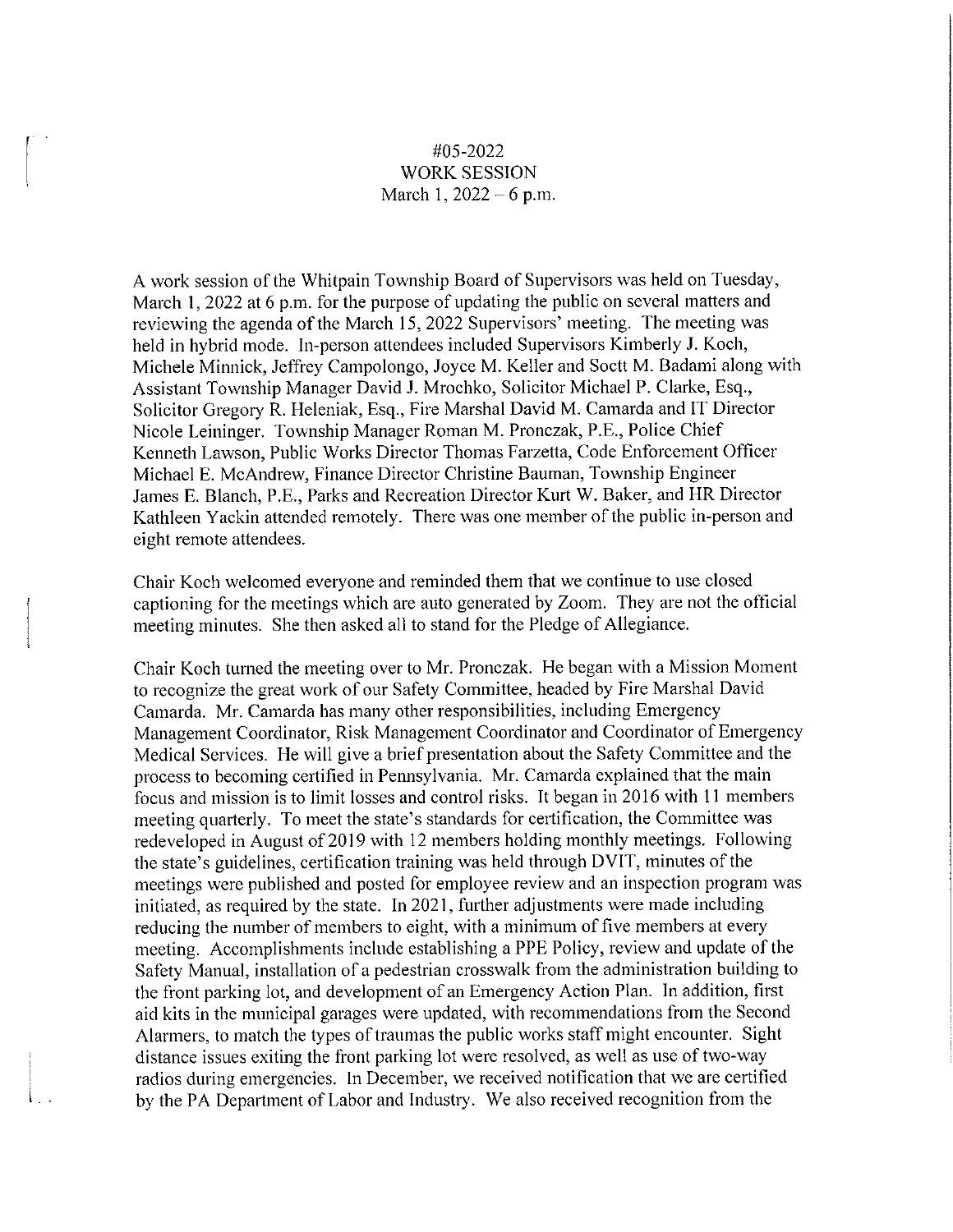#05-2022 Work Session March 1, 2022 Page 2

Delaware Valley Workers' Compensation Trust for achievement and leadership in minimizing workplace injuries and illness during 2020. This year's goals include completing a Good Catch Program (safety adjustments), an Awards Program (safety suggestions), continual training and re-certification through L & I. At the conclusion of his presentation, Mr. Camarda was commended for a job well done by the members of the Board.

Chair Koch presented the second Mission Moment of the evening, acknowledging the work of retiring librarian Michelle Miller, known as Miss Michelle. For 33 years, Miss Michelle was the guitar-playing, storytelling leader of the children's program at the Wissahickon Valley Public Library. Her love of music and stories that she shared with children, along with her love of the arts, culture and shared human experiences, made her an inspiration to thousands over the years. Chair Koch read a proclamation recognizing Miss Michelle's years of service.

Mr. Pronczak continued with a review of the preliminary agenda for the March  $15<sup>th</sup>$ meeting which begins with consideration of Resolution No. 1488 supporting the enactment of the Responsible Contractor Ordinance, followed by the hearing on Ordinance No. 394, the Responsible Contractor's Ordinance. The ordinance is scheduled for advertisement and is available on our website. The Consent Agenda follows, including the approval of minutes, the Voucher List, Treasurer's Report and a resolution proclaiming April 21<sup>st</sup> as the 27<sup>th</sup> Earth Day in Whitpain Township. This is followed by authorization to advertise bids for the Erbs Mill Road and Blue Bell Woods Detention Basin retrofit projects, requests for waivers from Wissahickon School District and a possible resolution to extend outdoor dining for 90 days. Following the Consent Agenda, the Board will consider a lease agreement with the North Penn Valley Boys & Girls Club that involves 14 parcels of land on Maple Avenue acquired by the Township and where the temporary facility of the Boys & Girls Club is currently located. The Zoning Hearing Board cases follow, two of which will be continued. However, there are two minor residential applications and one non-residential for Alliance Partners for Parcel D on the former Unisys property at 795 Jolly Road. They are proposing four buildings, though they are asking for storage that exceeds the permitted square footage for which they will require variances, and also, they will have loading docks. The Planning Commission will review the applications next week, and at the next Board of Supervisors' meeting, you will have an opportunity to decide if you would like to request that the Solicitor appear in front of the Zoning Hearing Board to express any concerns the Board might have. The meeting will conclude with public comment followed by closing comments by the Supervisors. With no questions from the Board, Mr. Pronczak returned to the work session agenda.

The next item on tonight's agenda is a suggested amendment to the medical marijuana ordinance offered by a resident to provide additional restrictions. Our ordinance allows medical marijuana dispensaries in commercial districts, and we do have one in the Broad Axe Shopping Center on Skippack Pike near Butler Pike. Other municipalities, have provisions in their ordinances that prohibit on premise consumption, one being Abington